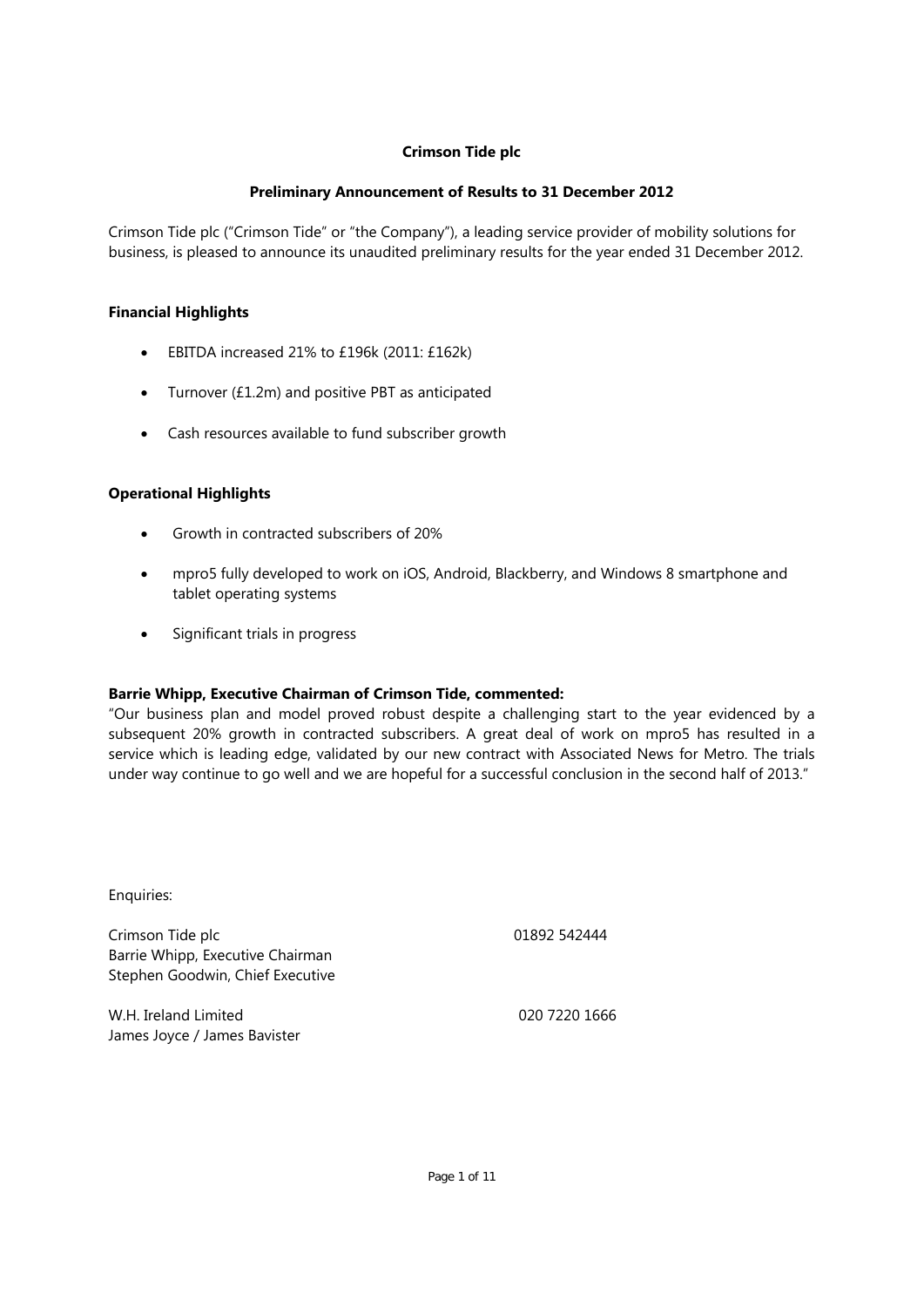### **Chairman's Statement**

After a challenging start to the year, Crimson Tide continued to grow in 2012. Profit at the EBITDA level reached £196k and the turnover and profitability were, once again, in line with our expectations.

The Company has generated increased interest in its mobility solutions at the enterprise level, meaning that smaller, regular transactions decreased, whilst we focused on larger, higher value subscription contracts. By their nature, these contracts take longer to secure.

We announced that two significant trials were under way in 2012. These trials continue at the time of writing, due largely to the changing requirements of the end user prospect. Both of these trials, should they come to fruition, would make a significant impact on the business. Whilst they are unsigned, the Board remain cautiously optimistic, but we have confidence that these potential transactions reflect our position as one of the leading suppliers of mobility solutions in a growing market. A third, smaller trial with a major healthcare provider is also expected to yield results in the second quarter of 2013.

We announced recently a new contract with Associated Newspapers for Metro. The commitment to nearly 300 subscribers on a five year contract reflects our partnership with one of the most respected names in media. It is a reflection of our financial stability that, whilst negotiating further debt facilities with HSBC, we were able to commit to cash purchases of devices of in excess of £300,000.

Perhaps the most significant event during the period was the launch of mpro5. We now roll out our applications using this core cross platform software, particularly on iOS and Android devices, although we expect interest to increase on the Blackberry and Windows platforms. This means that system rollouts are much easier, with clients able to adopt mpro in weeks not months.

We have further centralised our operations into the UK headquarters, giving us a more agile operation in the Republic of Ireland where the economy is showing signs of recovery and where we are hoping to increase our growth in our healthcare and retail business.

Despite the loss of two significant contracts at the start to 2012 due to the clients' financial distress, we accumulated sufficient new subscribers to grow our contracted revenue book during the year. With the addition of the Associated Newspapers transaction, this book has again been strengthened. Stakeholders can be assured that long term secure contracts are the Board's prime focus. This gives us high operational gearing and with mpro5 allowing us to roll out significant subscriber numbers with little additional overhead, the Directors remain confident in the future performance of the Company.

As ever, I remain indebted to the Crimson Tide staff who remain loyal, committed and dedicated to the Company's success. I thank them for their efforts.

**Barrie Whipp Executive Chairman 26 April 2013**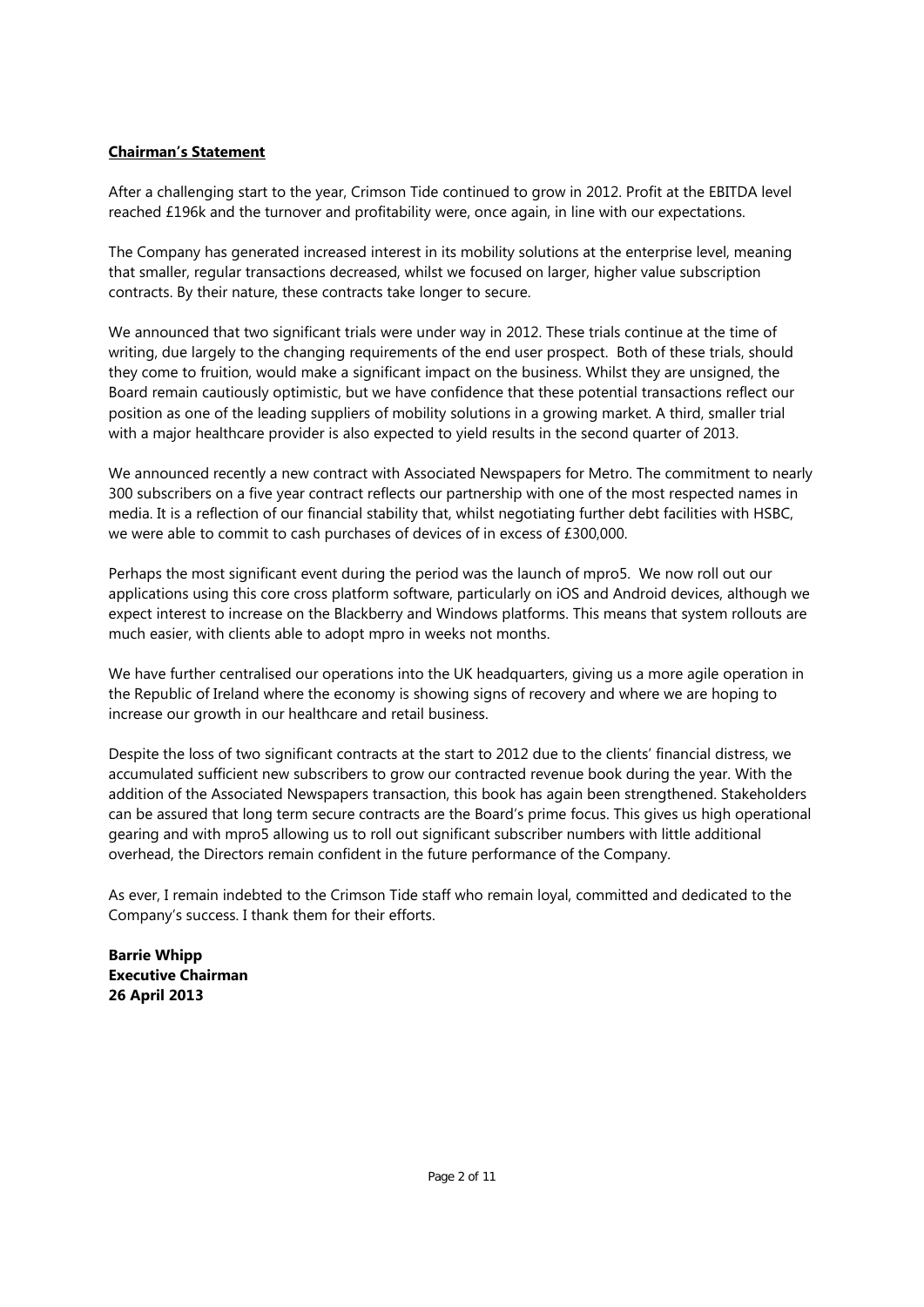### **Operating and Financial Review**

I am pleased to report on our results for the year to 31 December 2012 and how the business has developed over this period.

### OPERATING REVIEW

Throughout 2012, the Group has continued to adopt the strategy of investing as much as possible in our mobility solutions and future growth, while ensuring our reported results remain positive. This spend included items that are reflected in our Net Assets, such as developing and enhancing mpro 5 and purchasing devices for subscription customers, as well as activities that at first adversely impact the Income Statement, such as expanding our channel partner network and marketing our solutions.

The focus throughout the year on developing mpro 5, which allows mobile workers to complete tasks and report on their activities irrespective of the operating system used by their chosen smartphone, tablet or other handheld device, has significantly increased our potential market. The functionality now available using mpro 5 has also further increased the pool of potential customers as well as the productivity gains and savings they are able to achieve.

Our customers now include those in facilities management, health and safety, and newspaper deliveries, along with companies involved in patient management, nursing and healthcare, where patients themselves use a Crimson Tide solution. Pilots continue in retail stores and in surveying/polling operations, both of which have the potential to add significant numbers of new subscribers.

We remain frustrated that implementation decisions continue to take much longer than we hoped or expected. Growth in 2012 has been held back for this reason but few opportunities have been lost and the pipeline of potential new deals remains encouraging.

### FINANCIAL REVIEW

Turnover in 2012 at £1.2m was similar to 2011, excluding activities discontinued in 2011. Contracted subscriber numbers initially reduced at the start of the year with the loss of two significant customers previously reported, but then grew by 20% by the year end.

Gross margin for 2012 was broadly the same as in 2011, averaging 79% before operating expenses for the year. Operating margin before depreciation and amortisation improved from 13% to 16% as overheads were tightly controlled but this is significantly below the level expected once the operational gearing effect commences when subscriber numbers increase with only a negligible effect on overheads.

The Group generated cash of £98,000 from its operations and drew down £350,000 from a new capital expenditure facility made available under the EFG scheme by HSBC Bank. After debt repayments of £65,000 and capital expenditure investments of £246,000, the Group finished the year with a cash balance of £321,000. This has been further added to since the year end with receipts of some annual payments by customers.

Crimson Tide's accounting policies can either be found in the notes to the published 2011 Consolidated Financial Statements or the 2012 Financial Statements when released in the next few weeks. There have been no changes to these during 2012.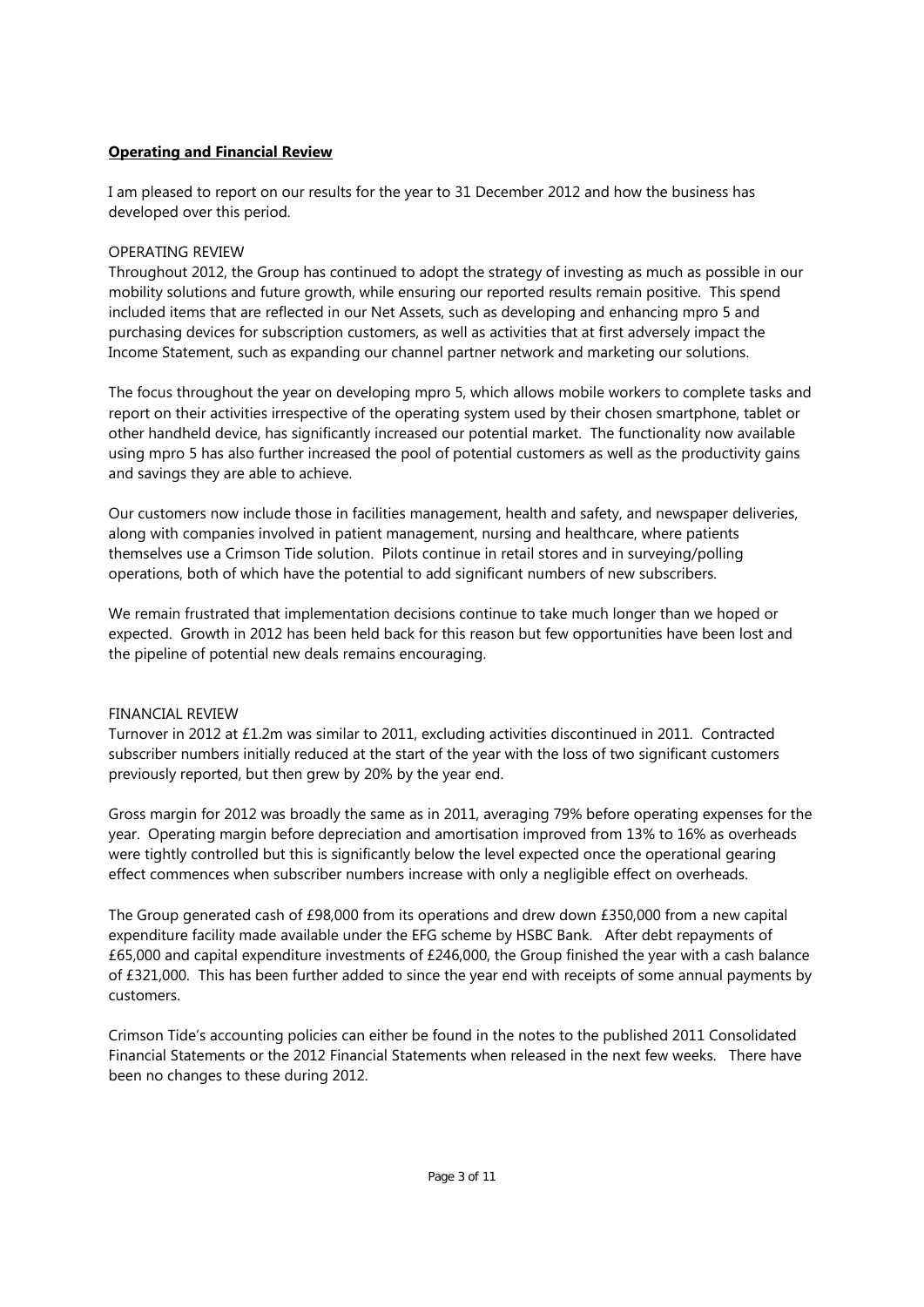### PRINCIPAL RISKS AND UNCERTAINTIES

The Board of Directors and management team continually review key performance indicators and business trends, as well as regular financial information, to help identify future risks and uncertainties in the business.

The main operational risk concerns the relatively fixed nature of the Group's current low level of overheads. As explained previously, this level can sustain a greater subscriber base but should subscriber numbers not grow, there is little opportunity to reduce overheads further without having a detrimental effect on our expected rate of growth. Examples might include less marketing generating fewer leads, insufficient operational staff delaying the roll-out of new subscriber additions, and ultimately less time available to ensure our applications remain leading edge. The current economic conditions are still resulting in slower decision making by prospective customers despite the considerable productivity benefit our customers immediately gain on implementing a mpro solution or a need to incur capital expenditure.

The principle financial risk facing the business potentially emanates from attempts to accelerate growth, for example by increasing spending on marketing and the channel partner network. This would gradually consume cash resources if there was no resulting uplift in subscribers thereby reducing the Group's ability to fund devices supplied as part of our mobility solutions. This in turn may hold back growth although an immediately viable option is to supply software only to new customers.

In summary, the principle risk continues to be that growth could be slower than all stakeholders hope.

### FUTURE PROSPECTS

Crimson Tide's mpro 5 solutions and excellent reputation in the mobility sector together ensure we are well placed to benefit from the increased focus on mobile solutions and in particular, on the potential productivity gains that result from our services. Despite the continuing tough economic conditions, the Board remain very encouraged by the current opportunities being progressed.

**Stephen Goodwin Chief Executive 26 April 2013**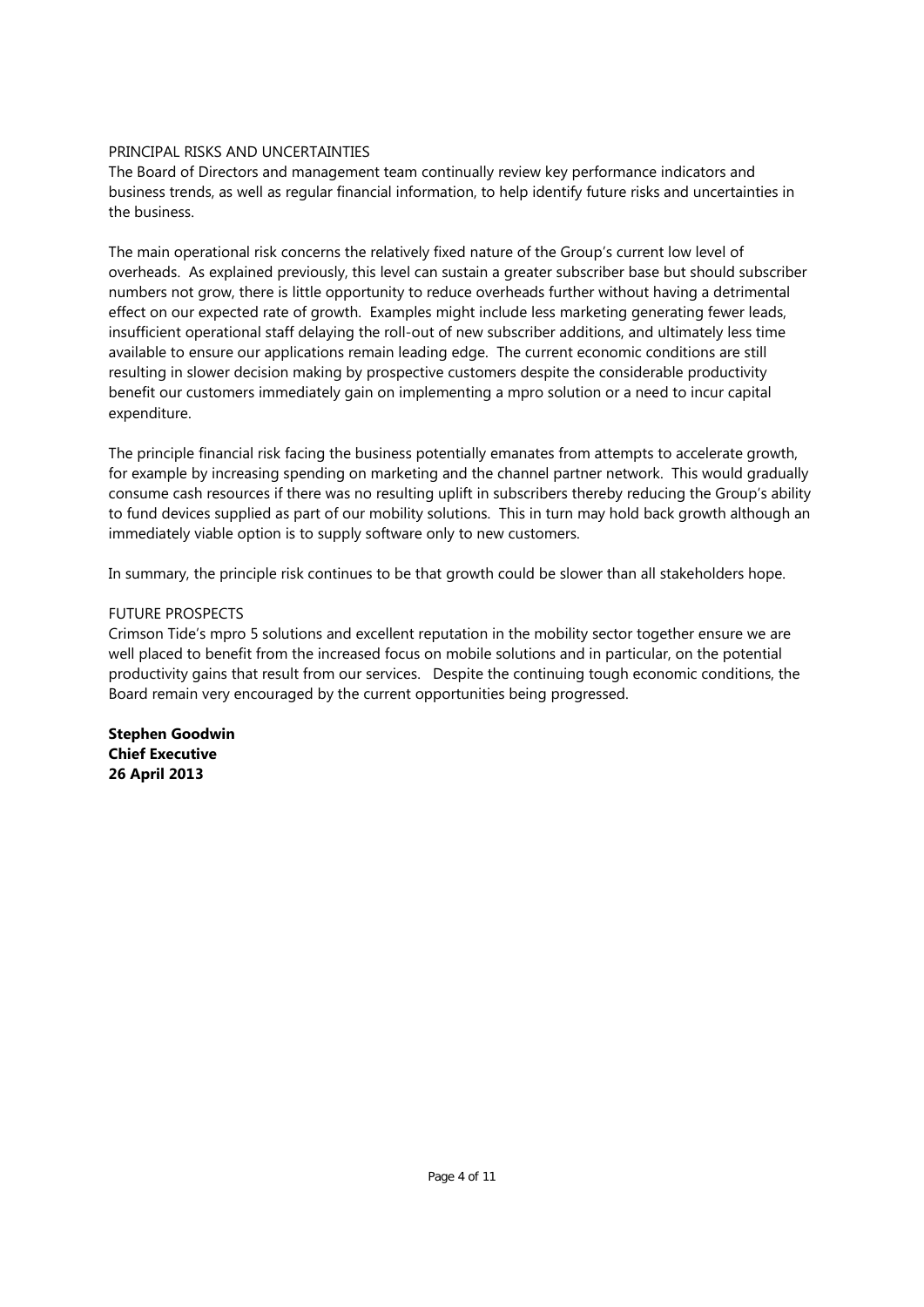### **Unaudited Consolidated Income Statement**

|                                                                                                      | Group        |                                      |                                      |
|------------------------------------------------------------------------------------------------------|--------------|--------------------------------------|--------------------------------------|
|                                                                                                      |              | <b>Year ended</b><br><b>December</b> | <b>Year ended</b><br><b>December</b> |
|                                                                                                      | <b>Notes</b> | 2012<br>£000                         | 2011<br>£000                         |
| Revenue from continuing operations                                                                   | (d)          | 1,226                                | 1,213                                |
| Cost of Sales                                                                                        |              | (259)                                | (230)                                |
| <b>Gross Profit</b>                                                                                  |              | 967                                  | 983                                  |
| Administration expenses                                                                              |              | (771)                                | (821)                                |
| Earnings before interest, tax, depreciation & amortisation                                           |              | 196                                  | 162                                  |
| Depreciation & amortisation                                                                          |              | (173)                                | (130)                                |
| Profit from operations                                                                               |              | 23                                   | 32                                   |
| Interest income                                                                                      |              |                                      |                                      |
| Finance costs                                                                                        |              | (18)                                 | (11)                                 |
| Profit before taxation                                                                               |              | 5                                    | 21                                   |
| Tax                                                                                                  |              |                                      | (12)                                 |
| Profit for the year from continuing operations                                                       |              | 5                                    | 9                                    |
| Discontinued operations:                                                                             |              |                                      |                                      |
| Profit for the year from discontinued operations                                                     | (e)          |                                      | 6                                    |
| Profit for the year attributable to equity holders of the parent                                     |              | 5                                    | 15                                   |
| Earnings per share (Note C)                                                                          |              |                                      |                                      |
| Basic and diluted earnings per Ordinary share (pence) from<br>continuing operations                  |              | 0.00                                 | 0.00                                 |
| Basic and diluted earnings per Ordinary share (pence) from<br>continuing and discontinued operations |              | 0.00                                 | 0.00                                 |

### **Unaudited Consolidated Statement of Comprehensive Income**

| Group           |                         |  |
|-----------------|-------------------------|--|
| Year ended      | Year ended              |  |
| <b>December</b> | <b>December</b><br>2011 |  |
| 2012            |                         |  |
| £000            | £000                    |  |
| 5               | 15                      |  |
|                 |                         |  |
| (4)             | (5)                     |  |
|                 | 10                      |  |
|                 |                         |  |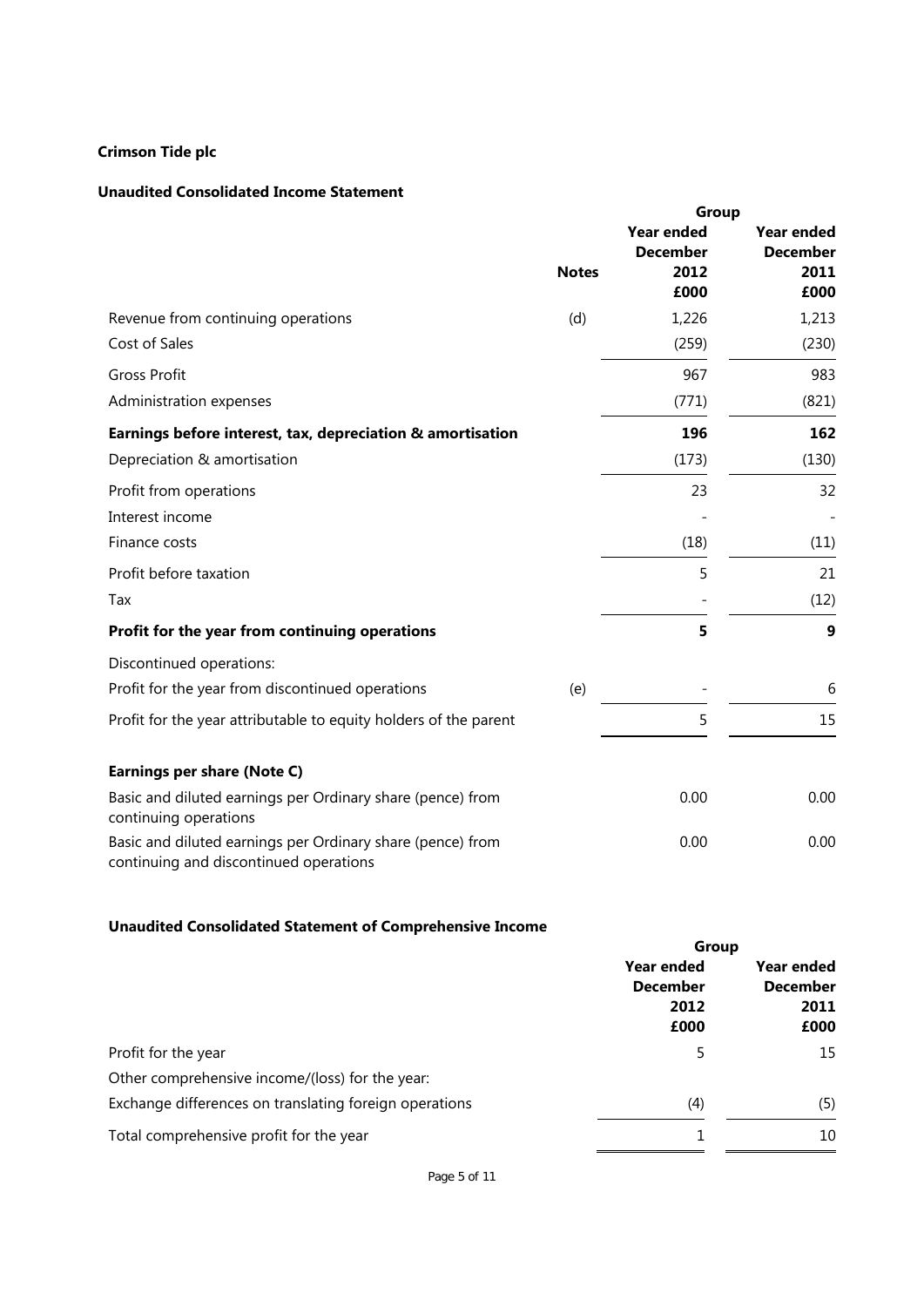# **Unaudited Statement of Financial Position**

|                                                     | Group                                       |                                             |
|-----------------------------------------------------|---------------------------------------------|---------------------------------------------|
|                                                     | As at 31<br><b>December</b><br>2012<br>£000 | As at 31<br><b>December</b><br>2011<br>£000 |
| <b>Fixed Assets</b>                                 |                                             |                                             |
| Intangible assets                                   | 1,179                                       | 1,058                                       |
| Equipment, fixtures & fittings                      | 290                                         | 337                                         |
|                                                     | 1,469                                       | 1,395                                       |
| <b>Current Assets</b><br>Inventories                | 40                                          | 37                                          |
| Trade and other receivables                         | 513                                         | 408                                         |
| Cash and cash equivalents                           | 321                                         | 219                                         |
|                                                     | 874                                         | 664                                         |
| <b>Total Assets</b>                                 | 2,343                                       | 2,059                                       |
| <b>Equity and liabilities</b>                       |                                             |                                             |
| Equity attributable to equity holders of the parent |                                             |                                             |
| Share capital                                       | 7,335                                       | 7,335                                       |
| Capital redemption reserve                          | 49                                          | 49                                          |
| Share premium                                       | 1,090                                       | 1,090                                       |
| Other reserves                                      | 432                                         | 436                                         |
| Reverse acquisition reserve                         | (5, 244)                                    | (5, 244)                                    |
| Retained earnings                                   | (1,890)                                     | (1, 895)                                    |
|                                                     | 1,772                                       | 1,771                                       |
| <b>Liabilities</b>                                  |                                             |                                             |
| Amounts falling due within one year                 | 394                                         | 280                                         |
| Amounts falling due after more than one year        | 177                                         | 8                                           |
| <b>Total liabilities</b>                            | 571                                         | 288                                         |
| <b>Total equity and liabilities</b>                 | 2,343                                       | 2,059                                       |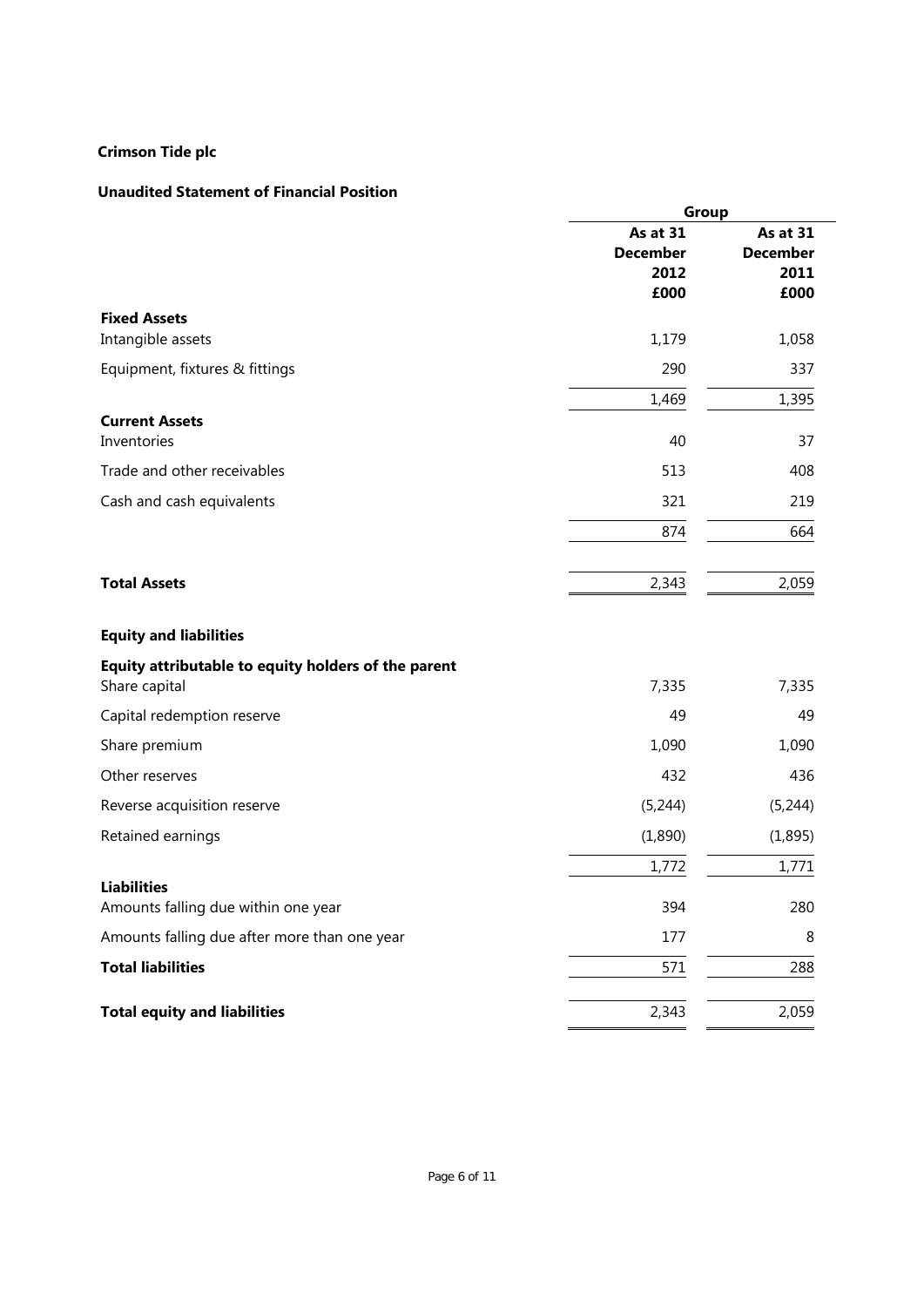# **Unaudited Statement Of Changes In Equity**

| Group                                              | <b>Share</b><br>capital | <b>Capital</b><br>redemption<br>reserve | <b>Share</b><br>premium | Other<br>reserves | <b>Reverse</b><br>acquisition<br>reserve | <b>Retained</b><br>earnings | <b>Total</b> |
|----------------------------------------------------|-------------------------|-----------------------------------------|-------------------------|-------------------|------------------------------------------|-----------------------------|--------------|
|                                                    | £000                    | £000                                    | £000                    | £000              | £000                                     | £000                        | £000         |
| Balance as at 1 January<br>2011                    | 6,760                   | 49                                      | 1,090                   | 441               | (5,244)                                  | (1, 910)                    | 1,186        |
| Profit for the year                                |                         |                                         |                         |                   |                                          | 15                          | 15           |
| Proceeds from new shares<br>issued during the year | 575                     |                                         |                         |                   |                                          |                             | 575          |
| <b>Translation movement</b>                        |                         |                                         |                         | (5)               |                                          |                             | (5)          |
| Balance as at 31 December<br>2011                  | 7,335                   | 49                                      | 1,090                   | 436               | (5,244)                                  | (1,895)                     | 1,771        |
| Profit for the year                                |                         |                                         |                         |                   |                                          | 5                           | 5            |
| <b>Translation movement</b>                        |                         |                                         |                         | (4)               |                                          |                             | (4)          |
| Balance as at 31 December<br>2012                  | 7,335                   | 49                                      | 1,090                   | 432               | (5,244)                                  | (1,890)                     | 1,772        |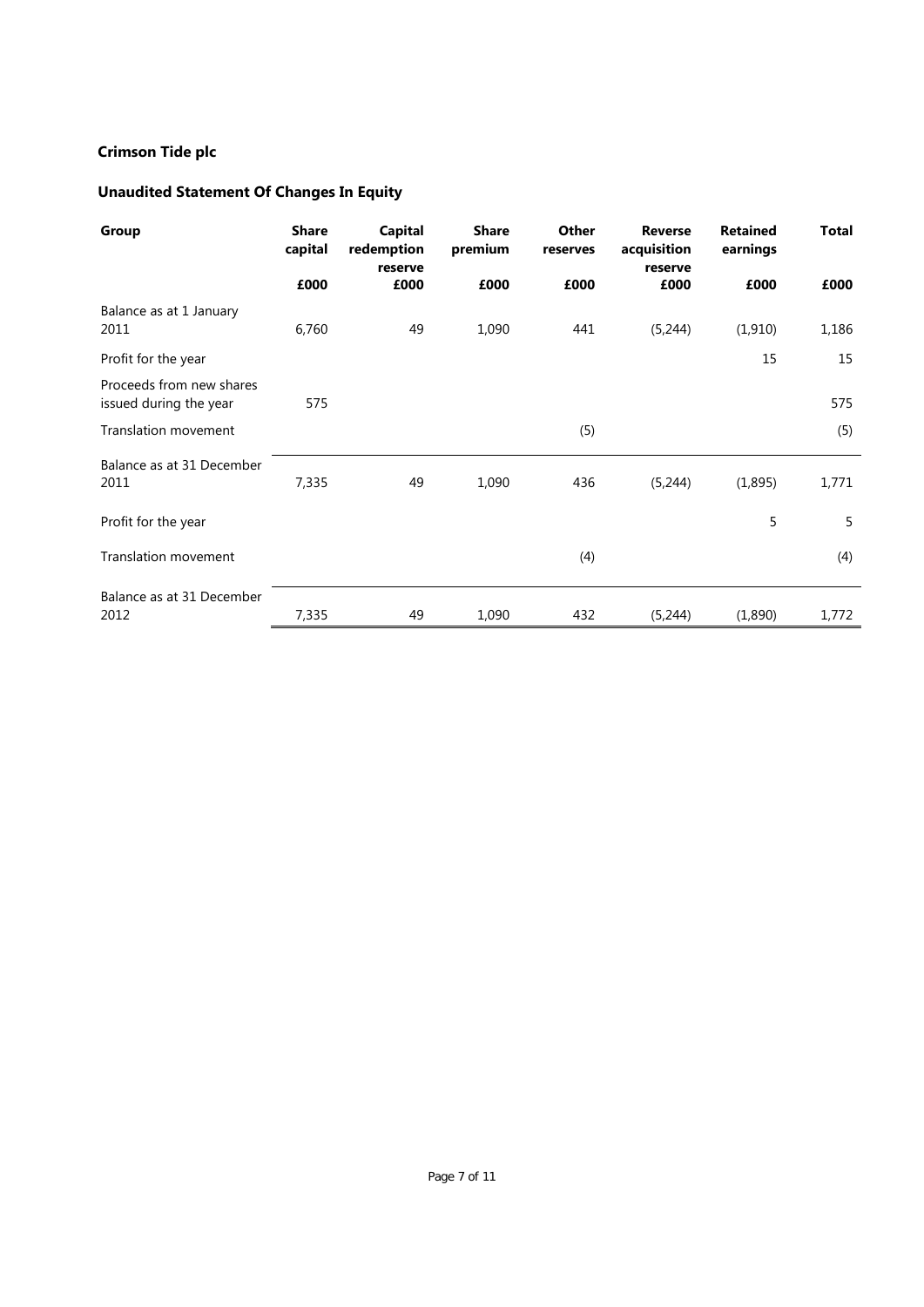### **Unaudited Consolidated Cash Flow Statement**

|                                                      | Group             |                   |  |
|------------------------------------------------------|-------------------|-------------------|--|
|                                                      | <b>Year ended</b> | <b>Year ended</b> |  |
|                                                      | 31 December 2012  | 31 December 2011  |  |
|                                                      | £000              | £000              |  |
| <b>Cash flows from operating activities</b>          |                   |                   |  |
| Profit before taxation                               | 5                 | 27                |  |
| Add back:                                            |                   |                   |  |
| Amortisation of intangible assets                    | 55                | 31                |  |
| Depreciation of equipment, fixtures and fittings     | 118               | 99                |  |
| Interest expense                                     | 18                | 11                |  |
| Operating cash flows before movements in working     |                   |                   |  |
| capital                                              | 196               | 168               |  |
| Increase in inventories                              | (3)               | (9)               |  |
| (Increase)/decrease in trade and other receivables   | (106)             | 96                |  |
| Increase/(decrease) in trade and other payables      | 11                | (313)             |  |
| Cash generated from/(used in) operating activities   | 98                | (58)              |  |
| Taxes paid                                           |                   | (12)              |  |
| Net cash generated from/(used in) operating          |                   |                   |  |
| activities                                           | 98                | (70)              |  |
| Cash flows used in investing activities              |                   |                   |  |
| Purchases of fixed assets                            | (246)             | (427)             |  |
| Interest received                                    |                   |                   |  |
| Net cash used in investment activities               | (246)             | (427)             |  |
| <b>Cash flows from financing activities</b>          |                   |                   |  |
| Net proceeds from issue of shares                    |                   | 575               |  |
| Interest paid                                        | (18)              | (11)              |  |
| Net increase/(decrease) in borrowings                | 285               | (305)             |  |
| Net cash from financing activities                   | 267               | 259               |  |
|                                                      |                   |                   |  |
| Net increase/(decrease) in cash and cash equivalents | 119               | (221)             |  |
| Net cash and cash equivalents at beginning of period | 202               | 440               |  |
| Net cash and cash equivalents at end of period       | 321               | 202               |  |
|                                                      |                   |                   |  |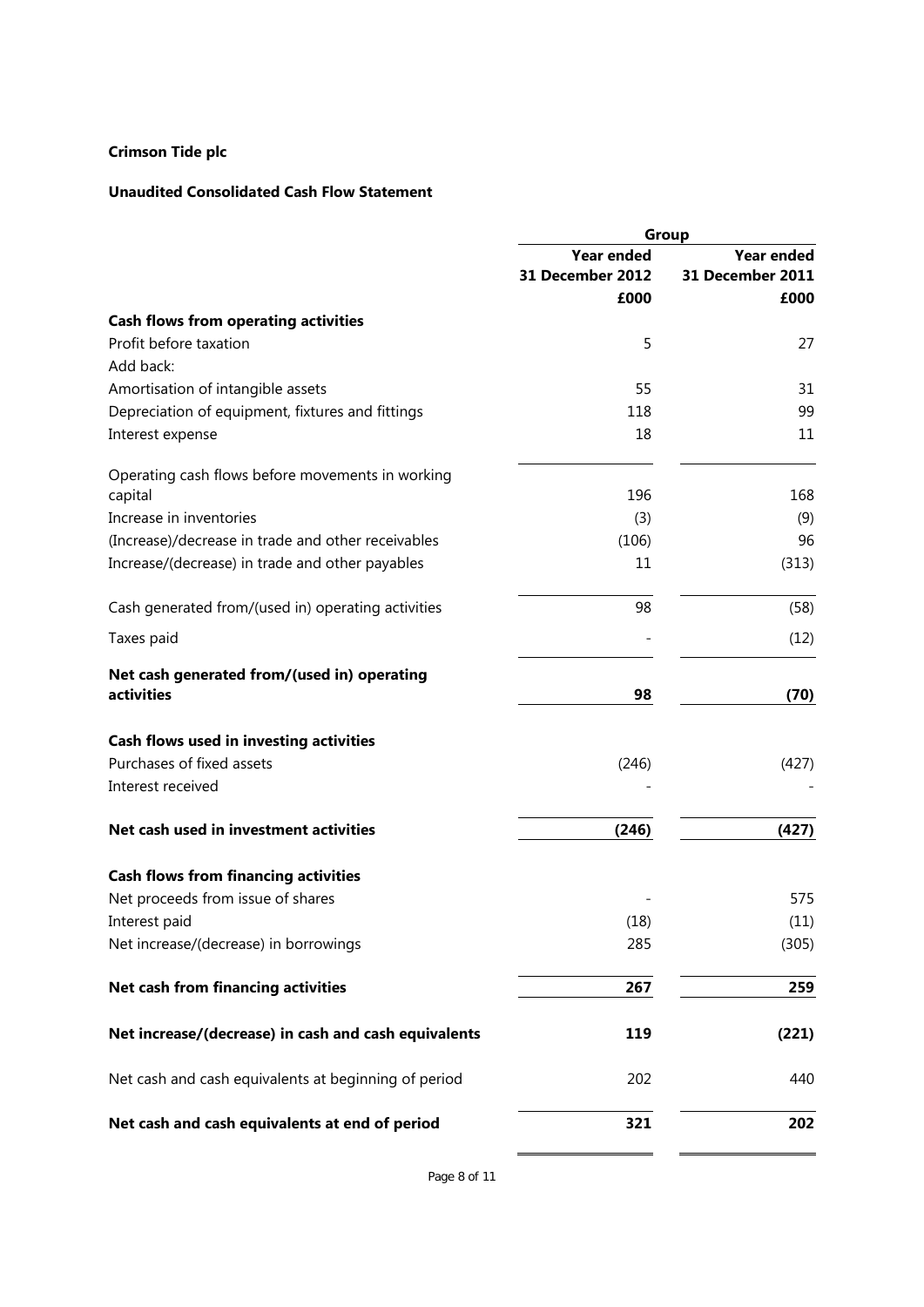| Group             |             |  |
|-------------------|-------------|--|
| <b>Year ended</b> | Year ended  |  |
| 31 December       | 31 December |  |
| 2012              | 2011        |  |
| £000              | £000        |  |
|                   |             |  |
| 321               | 219         |  |
|                   | (17)        |  |
| 321               | 202         |  |
| (117)             |             |  |
| (175)             |             |  |
| (8)               | (14)        |  |
| 21                | 188         |  |
|                   |             |  |

### **Notes to the Consolidated Financial Statements for the year ended 31 December 2012**

### **A) Significant accounting policies**

a. Basis of preparation

The preliminary results for the period to 31 December 2012 are unaudited. The consolidated financial statements of Crimson Tide plc will be prepared and approved by the Directors in accordance with applicable law and International Financial Reporting Standards, incorporating International Accounting Standards (IAS) and Interpretations (collectively IFRSs) as endorsed by the European Union.

b. Basis of consolidation

The Group financial statements consolidate the financial statements of the Company and all of its subsidiaries.

On an acquisition, fair values are attributed to the Group's share of net assets. Where the cost of acquisition exceeds the values attributable to such net assets, the difference is treated as purchased goodwill, which is capitalised and subjected to annual impairment reviews. The results of acquired companies are brought in from the date of their acquisition.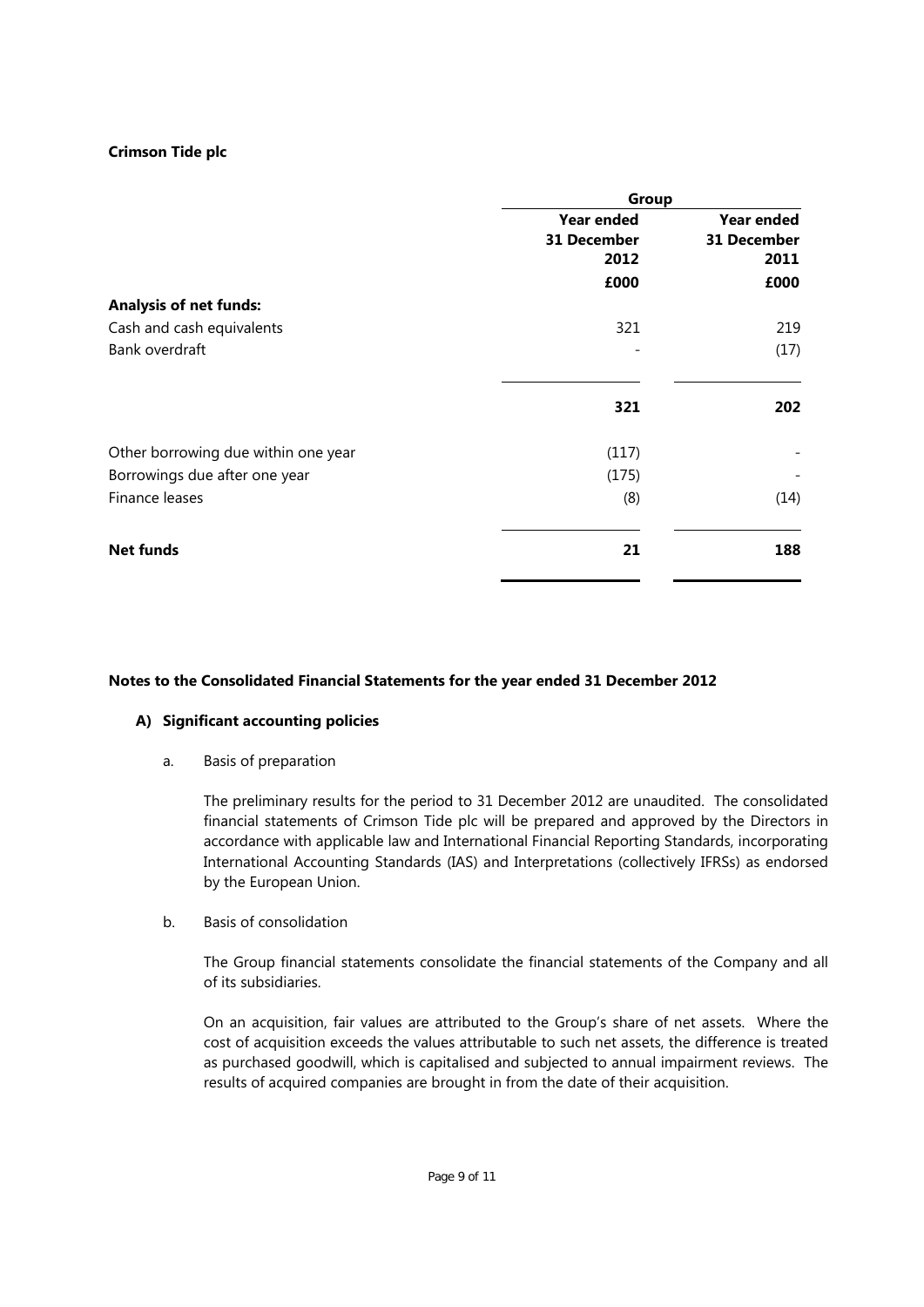c. Changes in accounting policy

No changes in accounting policies, including new or amended IFRSs, are expected to have an impact on the Company's financial results.

d. Revenue recognition

Subscription income and support and maintenance income is credited to turnover in equal monthly instalments over the period of the agreement. There is no recognition in the Consolidated Income Statement of the contracted value of future revenues.

e. Discontinued activities

Discontinued activities consists of the UK mobile connections business assigned from September 2011.

### **B) Taxation**

No corporation tax charges have been included in the consolidated accounts for the periods ended 31 December 2012 and 31 December 2011 due to the availability of tax losses.

### **C) Earnings per share**

|                                             | Group                                   |                           |  |
|---------------------------------------------|-----------------------------------------|---------------------------|--|
|                                             | <b>Year ended</b><br><b>31 December</b> | Year ended<br>31 December |  |
|                                             | 2012                                    | 2011                      |  |
| <b>Basic and Diluted Earnings per share</b> |                                         |                           |  |
| Reported profit (£000)                      | 5                                       | 15                        |  |
| Reported earnings per share (pence)         | 0.00                                    | 0.00                      |  |

The earnings per share has been calculated by dividing the profit attributable to ordinary shareholders by the weighted average number of shares in issue calculated as follows:

| Weighted average number of ordinary shares: | Year ended<br><b>31 December</b><br>2012<br>No. | Year ended<br>31 December<br>2011<br>No. |
|---------------------------------------------|-------------------------------------------------|------------------------------------------|
| Opening balance                             | 445,486,234                                     | 387,986,234                              |
| Effect of share placing during the year     | $\overline{\phantom{0}}$                        | 51,924,658                               |
| Weighted average number of ordinary shares  | 445,486,234                                     | 439,910,892                              |

The diluted earnings per share is the same as the basic earnings per share from continuing and discontinued operations and from continuing operations.